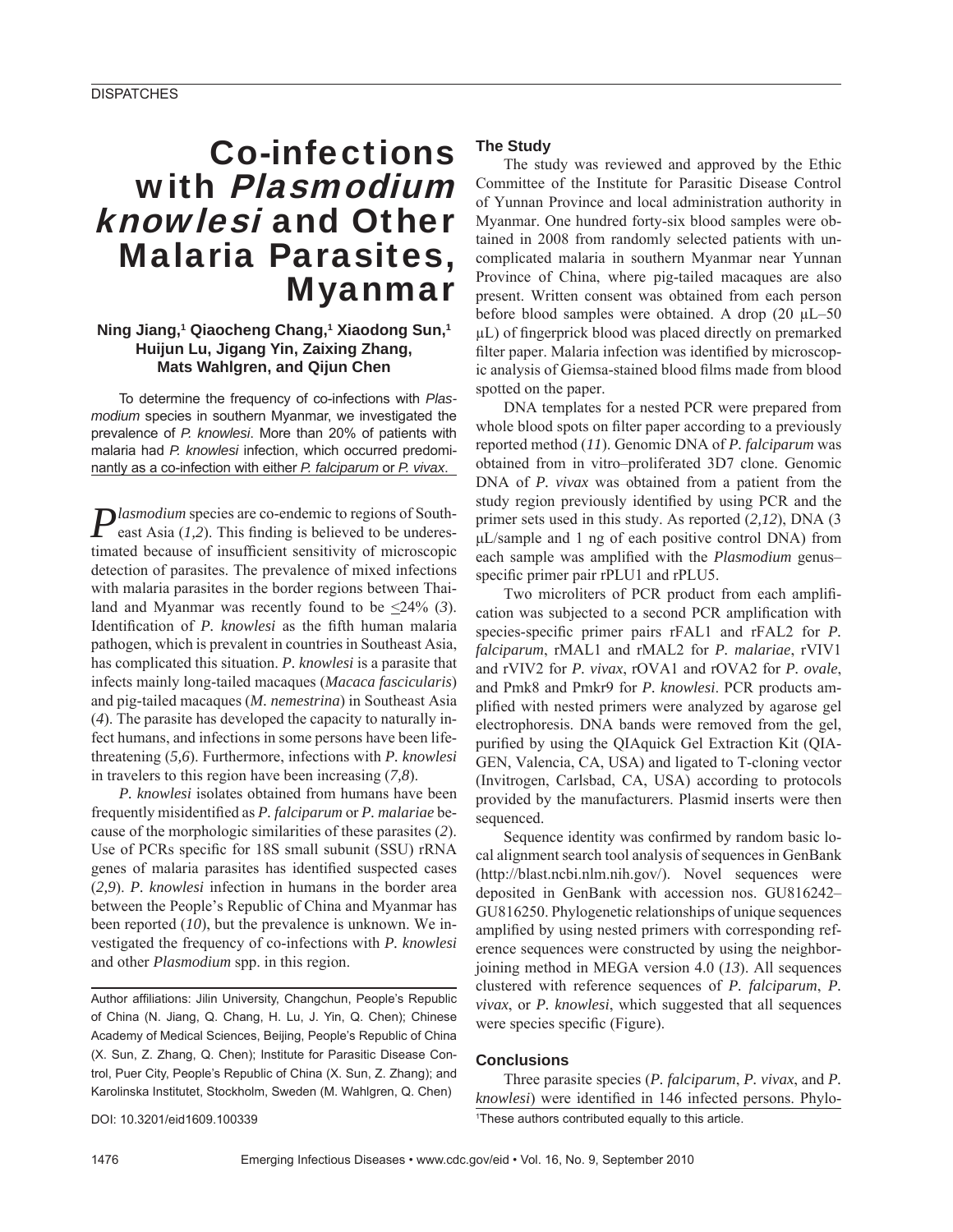

Figure. Phylogenetic analysis of A-type and S-type 18S small subunit (SSU) rRNA gene sequences of *Plasmodium* spp., Myanmar, 2008. Fragments of 18S SSU rRNA gene sequences of samples were analyzed by aligning with published homologous sequences of *P. falciparum*, *P. vivax,* and *P. knowlesi.* A phylogenetic tree was constructed on the basis of similarities by using MEGA version 4.1. (13). Novel sequences identified in this study are indicated in **boldface**. Scale bar indicates nucleotide substitutions per site.

genetic analysis showed that amplified products were species specific (Figure). Monoinfection with *P. falciparum*, *P. vivax*, and *P. knowlesi* accounted for 34.9% (51/146), 36.3% (53/146), and 2.7% (4/146), respectively, of the infections. Mixed infections of *P. knowlesi* with *P. falciparum* or *P. vivax* accounted for 6.9% (10/146) of the infections, and mixed infections with *P. knowlesi* and either *P. falciparum* or *P. vivax* accounted for 8.9% (n = 13 in both groups) of the infections. Only 2 samples (1.4%) had mixed infections with *P. falciparum*, *P. vivax*, and *P. knowlesi* (Table). Thus, the prevalence of mixed infections in southern Myanmar was lower than that in northern Myanmar near the border with Thailand (*3*). The prevalence of *P. knowlesi* was 21.9%. In most cases, this parasite showed co-infection with either *P. falciparum* or *P. vivax*, which indicated that *P. knowlesi* may have not fully adapted to the human host or that humans who were infected with other malaria parasites may be more vulnerable to *P. knowlesi* infection.

Table. *Plasmodium* species identified in 146 persons, Myanmar, 2008

| Parasite                             | No. (%) persons |
|--------------------------------------|-----------------|
| Plasmodium knowlesi                  | 4(2.7)          |
| P. knowlesi/P. falciparum            | 13(8.9)         |
| P. knowlesi/P. vivax                 | 13(8.9)         |
| P. knowlesil P. falciparuml P. vivax | 2(1.4)          |
| P. falciparum                        | 51(34.9)        |
| P. vivax                             | 53 (36.3)       |
| P. falciparum/P. vivax               | 10(6.9)         |

Our study also emphasizes the need for improvement of current methods for detecting *P. knowlesi* infection (*14,15*). A recent report found that the primer pair Pmk8 and Pmkr9, which is specific for the 18S SSU rRNA gene of *P. knowlesi*, can cross-hybridize with the corresponding sequence of *P. vivax* (*14*). We observed weak amplifications in 16 samples (11%); all were from *P. vivax*infected blood. All amplicons made by using Pmk8 and Pmkr9 primers were sequenced and compared with the homologous sequences. Because of the high similarity of 18S SSU rRNA gene sequences among these parasites, more specific sequences are needed for establishing a reliable PCR-based method for routine diagnosis of *P. knowlesi* infection (*14*).

#### **Acknowledgments**

We thank Clemens H. Kocken for providing *P. knowlesi* DNA and the volunteers for providing blood samples for this study.

This study was supported by the National Basic Research Program of China (973 Program, no. 2007CB513100 to Q.C.), a grant from the Young Distinguished Scientist Program of the National Natural Science Foundation of China (30625029), National Science and Technology project (2008zc10004-011), the Swedish Institute for Infectious Disease Control, and the Swedish International Development Cooperation Agency.

Dr Jiang is a research scientist at the Key Laboratory of Zoonosis, Jilin University, Changchun, China. Her research interests are malaria epidemiology and host–parasite interactions.

### **References**

- 1. McKenzie FE, Bossert WH. Mixed-species *Plasmodium* infections of humans. J Parasitol. 1997;83:593–600. DOI: 10.2307/3284229
- 2. Singh B, Kim Sung L, Matusop A, Radhakrishnan A, Shamsul SS, Cox-Singh J, et al. A large focus of naturally acquired *Plasmodium knowlesi* infections in human beings. Lancet. 2004;363:1017–24. DOI: 10.1016/S0140-6736(04)15836-4
- 3. Putaporntip C, Hongsrimuang T, Seethamchai S, Kobasa T, Limkittikul K, Cui L, et al. Differential prevalence of *Plasmodium* infections and cryptic *Plasmodium knowlesi* malaria in humans in Thailand. J Infect Dis. 2009;199:1143–50. DOI: 10.1086/597414
- 4. Butcher GA, Mitchell GH, Cohen S. *Plasmodium knowlesi* infections in a small number of non-immune natural hosts (*Macaca fascicularis*) and in rhesus monkeys (*M. mulatta*). Trans R Soc Trop Med Hyg. 2010;104:75–7. DOI: 10.1016/j.trstmh.2009.05.017
- 5. Cox-Singh J, Singh B. Knowlesi malaria: newly emergent and of public health importance? Trends Parasitol. 2008;24:406–10. DOI: 10.1016/j.pt.2008.06.001
- 6. Cox-Singh J, Davis TM, Lee KS, Shamsul SS, Matusop A, Ratnam S, et al. *Plasmodium knowlesi* malaria in humans is widely distributed and potentially life threatening. Clin Infect Dis. 2008;46:165–71. DOI: 10.1086/524888
- 7. Bronner U, Divis PC, Färnert A, Singh B. Swedish traveler with *Plasmodium knowlesi* malaria after visiting Malaysian Borneo. Malar J. 2009;8:15. DOI: 10.1186/1475-2875-8-15